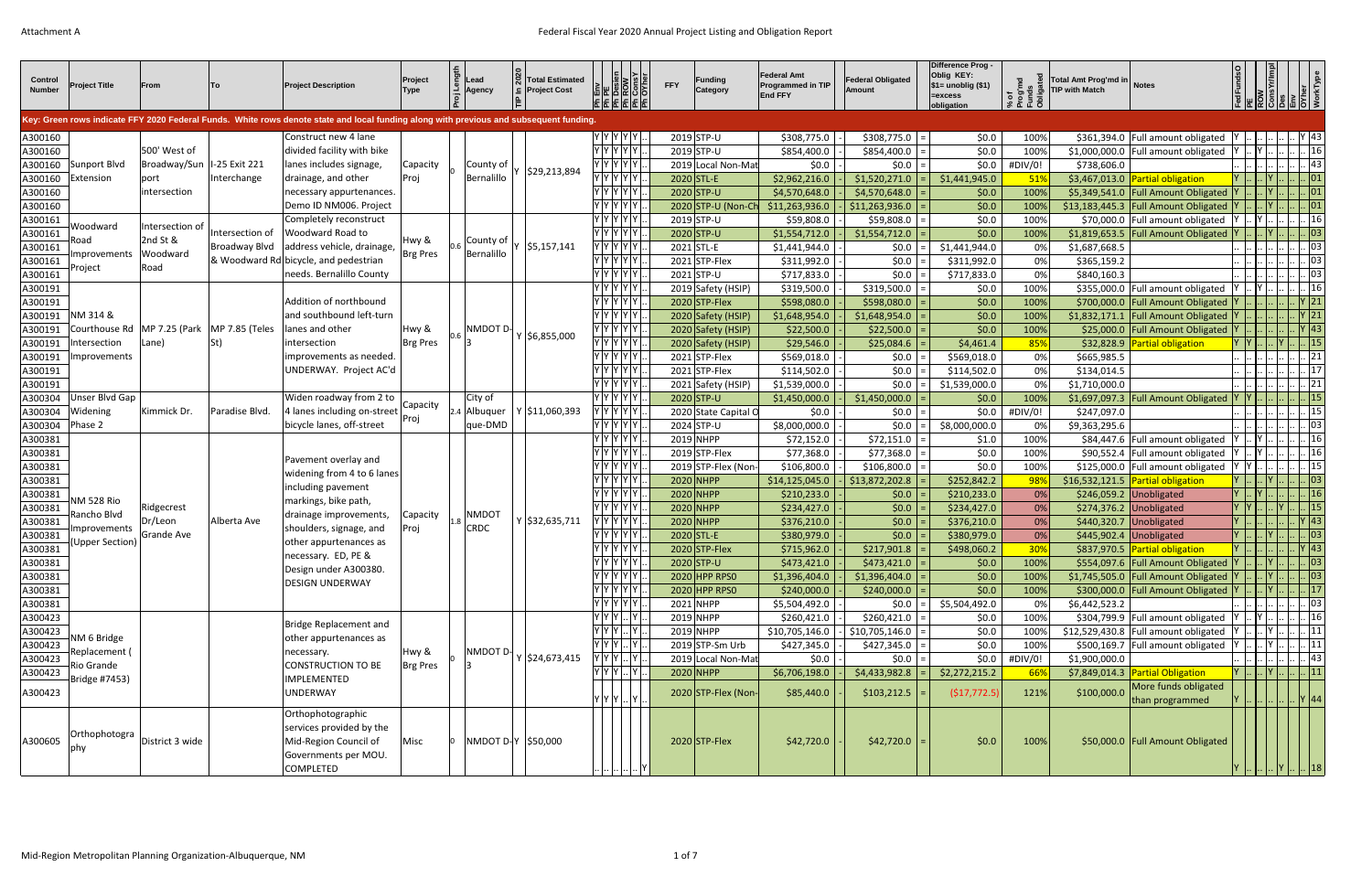| <b>Control</b><br><b>Number</b> | <b>Project Title</b>                                                                 | From                               | To                                     | <b>Project Description</b>                                                                                                                                                                                                                                                                                                                              | Project<br>Type   | Lead | Agency              | <b>Total Estimated</b><br>$\subseteq$ Project Cost         | $\frac{\frac{1}{2} \cdot \frac{1}{2} \cdot \frac{1}{2} \cdot \frac{1}{2} \cdot \frac{1}{2} \cdot \frac{1}{2} \cdot \frac{1}{2} \cdot \frac{1}{2} \cdot \frac{1}{2} \cdot \frac{1}{2} \cdot \frac{1}{2} \cdot \frac{1}{2} \cdot \frac{1}{2} \cdot \frac{1}{2} \cdot \frac{1}{2} \cdot \frac{1}{2} \cdot \frac{1}{2} \cdot \frac{1}{2} \cdot \frac{1}{2} \cdot \frac{1}{2} \cdot \frac{1}{2} \cdot \frac{1}{2} \cdot \frac{1}{2} \cdot \frac{1}{2} \cdot \frac$<br>$ \mathbf{E} \mathbf{E} \mathbf{E} \mathbf{E} \mathbf{E} $ |                              | <b>FFY</b> | Funding<br>Category             | <b>Federal Amt</b><br><b>Programmed in TIP</b><br><b>End FFY</b> | <b>Federal Obligated</b><br><b>Amount</b> | Difference Prog -<br>Oblig KEY:<br>$\$1=$ unoblig (\$1)<br>$=$ excess<br>obligation | ರ್_<br>ಶಾಶ್ವ<br>\$EBC | Total Amt Prog'md in Notes<br><b>TIP with Match</b> |                                             | $\begin{tabular}{ c c } \hline \texttt{Fedfunds} \\\hline \texttt{PE} \\\hline \texttt{Row} \\\hline \texttt{Conv} \\\hline \texttt{Cons}\ \texttt{Yr/Im} \\\hline \texttt{Eiv} \\\hline \texttt{OW} \\\hline \texttt{WokType} \\\hline \end{tabular}$ |                                                                 |
|---------------------------------|--------------------------------------------------------------------------------------|------------------------------------|----------------------------------------|---------------------------------------------------------------------------------------------------------------------------------------------------------------------------------------------------------------------------------------------------------------------------------------------------------------------------------------------------------|-------------------|------|---------------------|------------------------------------------------------------|-----------------------------------------------------------------------------------------------------------------------------------------------------------------------------------------------------------------------------------------------------------------------------------------------------------------------------------------------------------------------------------------------------------------------------------------------------------------------------------------------------------------------------|------------------------------|------------|---------------------------------|------------------------------------------------------------------|-------------------------------------------|-------------------------------------------------------------------------------------|-----------------------|-----------------------------------------------------|---------------------------------------------|--------------------------------------------------------------------------------------------------------------------------------------------------------------------------------------------------------------------------------------------------------|-----------------------------------------------------------------|
| A300705                         | AMPA Wide<br>Bicycle Facil.<br>Prog. &<br>Activities                                 | Albuquerque Metro Area             |                                        | Improvements to bicycle<br>facilities, programs and<br>activities.                                                                                                                                                                                                                                                                                      | $Bike/Ped$ 0      |      |                     | $ City\ of\ Alb Y $ \$175,562                              |                                                                                                                                                                                                                                                                                                                                                                                                                                                                                                                             |                              |            | 2020 CMAQ-Flex                  | \$150,000.0                                                      | $$150,000.0$ =                            | \$0.0\$                                                                             | 100%                  |                                                     | \$175,561.8   Full Amount Obligated         |                                                                                                                                                                                                                                                        | 28                                                              |
| A300758                         | ITS -<br>Albuquerque<br><b>Traffic</b>                                               | <b>AMPA Wide</b>                   |                                        | Operations and<br>Maintenance activities<br>associated with the<br><b>Regional Transportation</b>                                                                                                                                                                                                                                                       | <b>ITS-TSM</b>    |      | City of<br>Albuquer | $Y$ \$1,340,824                                            |                                                                                                                                                                                                                                                                                                                                                                                                                                                                                                                             | $\left    Y       Y \right $ |            | $2020$ STP-U                    | \$500,000.0                                                      | $$500,000.0$ =                            | \$0.0\$                                                                             | 100%                  |                                                     | \$585,206.0 Full Amount Obligated           |                                                                                                                                                                                                                                                        | .          Y  24                                                |
| A300758                         | Management<br>Systems (FFY<br>2020 & 2021)                                           |                                    |                                        | Management Center,<br>and/or purchase of ITS-<br>related equipment.                                                                                                                                                                                                                                                                                     |                   |      | que-DMD             |                                                            |                                                                                                                                                                                                                                                                                                                                                                                                                                                                                                                             | $\left    Y       Y \right $ |            | $2020$ STP-U                    | \$500,000.0                                                      | $$500,000.0$ =                            | \$0.0\$                                                                             | 100%                  |                                                     | \$585,206.0 Full Amount Obligated           | Y        Y      15                                                                                                                                                                                                                                     |                                                                 |
| A300809                         | District 3 On-<br>Call Planning &<br>Design Support                                  | District 3 Wide<br>Projects T.B.D. |                                        | Provide planning,<br>engineering, & design<br>services on an on-call<br>basis.                                                                                                                                                                                                                                                                          | Misc              |      |                     | NMDOT D-Y  \$2,000,000                                     | Y Y Y                                                                                                                                                                                                                                                                                                                                                                                                                                                                                                                       |                              |            | $2020$ STP-Flex                 | \$1,657,536.0                                                    | \$1,708,800.0                             | ( \$51,264.0)                                                                       | 103%                  |                                                     | \$2,000,000.0 More funds obligated th       |                                                                                                                                                                                                                                                        | .          Y  18                                                |
| A300894                         | North NM 314<br><b>Bike and</b><br>Pedestrian<br>Improvements                        |                                    |                                        | Preliminary design &<br>construction of sidewalks,<br>curb & gutter and access<br>management on the west<br>side of NM 314. Project<br>includes a multi-use path, $\vert$ Bike/Ped   1.6   Village of $\vert$ Y   \$2,340,824<br>railroad fencing,<br>applicable guard rail &<br>pedestrian lighting &<br>landscaping, minor<br>drainage appurtenances. |                   |      |                     |                                                            | Y Y Y  Y .                                                                                                                                                                                                                                                                                                                                                                                                                                                                                                                  |                              |            | $2020$ TAP-Flex                 | \$170,880.0                                                      | $$170,880.0$ =                            | \$0.0\$                                                                             | 100%                  |                                                     | \$200,000.0 Full Amount Obligated           |                                                                                                                                                                                                                                                        | $\left  \dots \right $   15                                     |
| A300961                         |                                                                                      |                                    |                                        | Acquire rights-of-way as                                                                                                                                                                                                                                                                                                                                |                   |      |                     |                                                            | $ \mathbf{Y} \mathbf{Y} \mathbf{Y} \mathbf{Y} \mathbf{Y} .$                                                                                                                                                                                                                                                                                                                                                                                                                                                                 |                              |            | 2019 Local Non-Mat              | \$0.0\$                                                          | $$0.0$ =                                  | \$0.0\$                                                                             | #DIV/0!               | \$3,500,000.0                                       |                                             |                                                                                                                                                                                                                                                        | 15                                                              |
| A300961                         | Los Lunas                                                                            |                                    | Proposed                               | identified in the Los Lunas                                                                                                                                                                                                                                                                                                                             |                   |      |                     |                                                            | Y Y Y Y Y                                                                                                                                                                                                                                                                                                                                                                                                                                                                                                                   |                              |            | $2020$ STP-Sm Urb               | \$1,334,878.0                                                    | $$1,334,878.0$ =                          | \$0.0\$                                                                             | 100%                  |                                                     | \$1,562,357.2 Full Amount Obligated $ Y Y $ |                                                                                                                                                                                                                                                        | .  Y      15                                                    |
| A300961                         | Corridor River                                                                       | Proposed                           | Morris B                               | Corridor Study.                                                                                                                                                                                                                                                                                                                                         | Capacity          |      | Village of          |                                                            | Y Y Y Y Y .                                                                                                                                                                                                                                                                                                                                                                                                                                                                                                                 |                              |            | 2020 Local Non-Mat              | \$0.0                                                            | $$0.0$ =                                  | \$0.0\$                                                                             | #DIV/0!               | \$1,000,000.0                                       |                                             |                                                                                                                                                                                                                                                        | 15                                                              |
| A300961                         | <b>Crossing ROW</b>                                                                  | Morris B                           | Alignment: NM                          | Preliminary Engineering to                                                                                                                                                                                                                                                                                                                              | Proj              |      | Los Lunas           | $Y$ \$63,942,682                                           | Y  Y  Y  Y  Y  .                                                                                                                                                                                                                                                                                                                                                                                                                                                                                                            |                              |            | 2020 HB2 Section 9              | \$0.0                                                            | $ 50.0 $ =                                | \$0.0\$                                                                             | #DIV/0!               | \$5,000,000.0                                       |                                             |                                                                                                                                                                                                                                                        | $\left   \right   \left   \right   \left   \right $ 15 $\left $ |
| A300961                         | Acquisition                                                                          | Alignment: I-25                    | 47                                     | follow the ROW process.                                                                                                                                                                                                                                                                                                                                 |                   |      |                     |                                                            | Y Y Y Y Y .                                                                                                                                                                                                                                                                                                                                                                                                                                                                                                                 |                              |            | $2021$ STP-Sm Urb               | \$153,901.0                                                      | $ 50.0 $ =                                | \$153,901.0                                                                         | 0%                    | \$180,127.6                                         |                                             |                                                                                                                                                                                                                                                        | $\ldots$ $\ldots$ $\ldots$ $\ldots$ 16                          |
| A300961                         |                                                                                      |                                    |                                        | Survey and ROW mapping,                                                                                                                                                                                                                                                                                                                                 |                   |      |                     |                                                            | Y Y Y Y Y .                                                                                                                                                                                                                                                                                                                                                                                                                                                                                                                 |                              |            | $2021$ STP-Sm Urb               | \$73,783.0                                                       | $$0.0$ =                                  | \$73,783.0                                                                          | $0\%$                 | \$86,356.5                                          |                                             |                                                                                                                                                                                                                                                        | 15                                                              |
| A300961                         |                                                                                      |                                    |                                        | public meetings, property                                                                                                                                                                                                                                                                                                                               |                   |      |                     |                                                            | Y Y Y Y Y .                                                                                                                                                                                                                                                                                                                                                                                                                                                                                                                 |                              |            | $2022$ HB2 Section 9            | \$0.0                                                            | $$0.0$ =                                  | \$0.0                                                                               | #DIV/0!               | \$50,000,000.0                                      |                                             |                                                                                                                                                                                                                                                        | .            01                                                 |
| A301000                         | <b>NM 500 Rio</b><br>Bravo EB Bridge NM 500 MM<br>Replacement 2.39<br>(Bridge #6204) |                                    | <b>NM 500 MM</b><br>$ 2.43\rangle$     | Replace bridge. DESIGN<br>ONLY FOR 8.1                                                                                                                                                                                                                                                                                                                  | Hwy &<br>Brg Pres |      | NMDOT D-            | \$1,162,229                                                | Y Y Y   .                                                                                                                                                                                                                                                                                                                                                                                                                                                                                                                   |                              |            | 2020 STP-Flex (Non-             | \$993,008.0                                                      | $$993,008.0$ =                            | \$0.0\$                                                                             | 100%                  |                                                     | \$1,162,228.4 Full Amount Obligated         |                                                                                                                                                                                                                                                        | 15                                                              |
| A301031                         |                                                                                      |                                    |                                        |                                                                                                                                                                                                                                                                                                                                                         |                   |      |                     |                                                            | $Y Y Y $ $Y $                                                                                                                                                                                                                                                                                                                                                                                                                                                                                                               |                              |            | $2019$ STL-E                    | \$73,671.0                                                       | $$73,671.0$ =                             | \$0.0                                                                               | 100%                  |                                                     | $$86,225.4$ Full amount obligated           |                                                                                                                                                                                                                                                        | $\left   \right $ 28                                            |
| A301031                         |                                                                                      |                                    |                                        | Construct a multi-use trail                                                                                                                                                                                                                                                                                                                             |                   |      |                     |                                                            | $ Y Y Y $ $ Y $                                                                                                                                                                                                                                                                                                                                                                                                                                                                                                             |                              |            | $2019$ TAP-Lg Urb               | \$366,004.0                                                      | \$366,004.0                               | \$0.0                                                                               | 100%                  |                                                     | \$428,375.5   Full amount obligated         |                                                                                                                                                                                                                                                        | $\ldots$ $\lfloor .28 \rfloor$                                  |
| A301031                         |                                                                                      |                                    |                                        | which includes                                                                                                                                                                                                                                                                                                                                          |                   |      |                     |                                                            | $Y Y Y $ $ Y $ .                                                                                                                                                                                                                                                                                                                                                                                                                                                                                                            |                              |            | $2020$ STL-E                    | \$116,724.0                                                      | $$116,724.0$ =                            | \$0.0                                                                               | 100%                  |                                                     | \$136,615.2   Full Amount Obligated   Y     |                                                                                                                                                                                                                                                        | Y        28                                                     |
| A301031                         | Alameda                                                                              |                                    |                                        | landscaping, signing,                                                                                                                                                                                                                                                                                                                                   |                   |      | County of           |                                                            | , Υ   Υ   /   Υ   .                                                                                                                                                                                                                                                                                                                                                                                                                                                                                                         |                              |            | $2020$ STP-U                    | \$89,683.0                                                       | $$89,683.0$ =                             | \$0.0\$                                                                             | 100%                  |                                                     | \$104,966.1 Full Amount Obligated Y         |                                                                                                                                                                                                                                                        | $\left\vert \right\vert$ 28 $\right\vert$                       |
| A301031                         | DrainTrail                                                                           | Osuna Rd                           | El Pueblo Rd                           | striping and other                                                                                                                                                                                                                                                                                                                                      | Bike/Ped 1.8      |      | Bernalillo          | $Y$ \$2,900,000                                            | $Y Y Y $ $ Y $                                                                                                                                                                                                                                                                                                                                                                                                                                                                                                              |                              |            | 2020 TAP-Lg Urb                 | \$331,139.0                                                      | \$331,139.0                               | \$0.0\$                                                                             | 100%                  |                                                     | \$387,569.0   Full Amount Obligated   Y     |                                                                                                                                                                                                                                                        | 28                                                              |
| A301031                         | Phase 2                                                                              |                                    |                                        | appurtenances as needed.                                                                                                                                                                                                                                                                                                                                |                   |      |                     |                                                            | $Y Y Y $ $Y $                                                                                                                                                                                                                                                                                                                                                                                                                                                                                                               |                              |            | 2020 Local Non-Mat              | \$0.0                                                            | $$0.0$ =                                  | \$0.0\$                                                                             | #DIV/0!               | \$319,482.0                                         |                                             |                                                                                                                                                                                                                                                        | 28                                                              |
| A301031                         |                                                                                      |                                    |                                        | <b>DESIGN</b>                                                                                                                                                                                                                                                                                                                                           |                   |      |                     |                                                            | $ Y Y Y $ $ Y $                                                                                                                                                                                                                                                                                                                                                                                                                                                                                                             |                              |            | $2021$ STL-E                    | \$116,724.0                                                      | $$0.0$   =                                | \$116,724.0                                                                         | 0%                    | \$136,615.2                                         |                                             |                                                                                                                                                                                                                                                        | $\ldots$ $\lfloor .28 \rfloor$                                  |
| A301031                         |                                                                                      |                                    |                                        |                                                                                                                                                                                                                                                                                                                                                         |                   |      |                     |                                                            | Y[Y Y  Y                                                                                                                                                                                                                                                                                                                                                                                                                                                                                                                    |                              |            | $2021$ STP-U                    | \$527,084.0                                                      | $ 50.0 $ =                                | \$527,084.0                                                                         | 0%                    | \$616,905.4                                         |                                             |                                                                                                                                                                                                                                                        | $\left                 \right $ 28                              |
| A301031                         | A301042 Southern Blvd<br>Reconstruction Illnser Rivd                                 |                                    | $ G$ olf Course Rd $ S$ couristion and | Final design, right of way<br>mapping, right of way                                                                                                                                                                                                                                                                                                     | Capacity          |      |                     | $\frac{1}{111}$ City of Rio $\frac{1}{11}$ $\frac{1}{111}$ | $Y Y Y $ $ Y $<br>$ Y Y Y Y  $                                                                                                                                                                                                                                                                                                                                                                                                                                                                                              |                              |            | 2021 TAP-Lg Urb<br>$2020$ STP-U | \$327,446.0<br>\$1,796,748.0                                     | $$0.0$   =<br>$$1,796,748.0$ =            | \$327,446.0<br>\$0.0\$                                                              | 0%<br>100%            | \$383,246.7                                         | \$2,102,935.3 Full Amount Obligated         |                                                                                                                                                                                                                                                        | $\left   \right $ $\left  28 \right $<br>.  Y      15           |
|                                 |                                                                                      |                                    |                                        |                                                                                                                                                                                                                                                                                                                                                         |                   |      |                     |                                                            |                                                                                                                                                                                                                                                                                                                                                                                                                                                                                                                             |                              |            |                                 |                                                                  |                                           |                                                                                     |                       |                                                     |                                             |                                                                                                                                                                                                                                                        |                                                                 |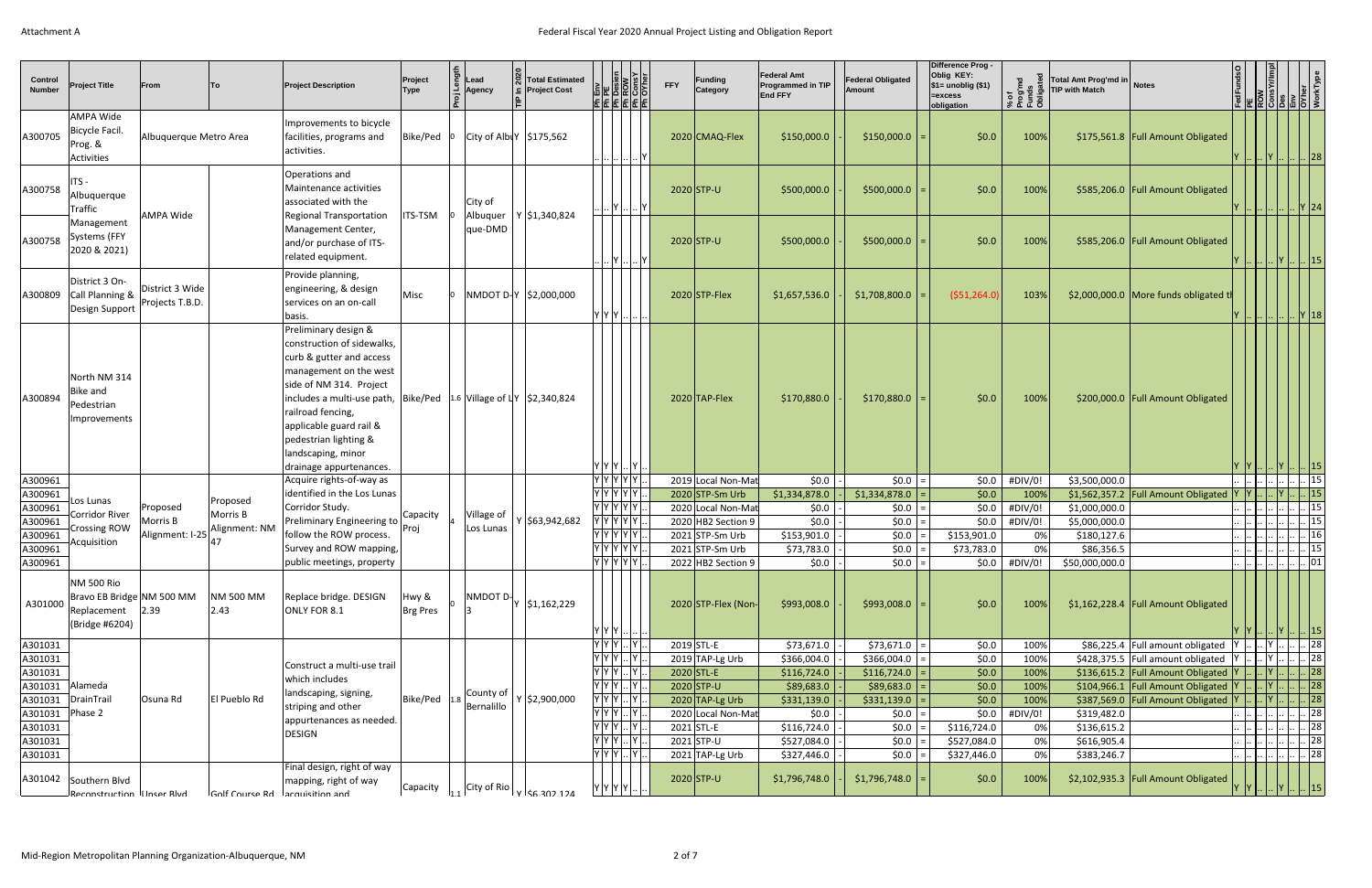| <b>Control</b><br><b>Number</b> | <b>Project Title</b><br><del>וכנט וסמוט   הטוסטו ומעט</del>                | From                              | Tο.<br>oon course nu                              | <b>Project Description</b><br><del> acquisition anu</del>                                                                                                                           | Project<br><b>Type</b> | Lead<br>Agency                | <b>Total Estimated</b><br><b>Project Cost</b><br>$\rightarrow$ 70,302,127 | $\begin{array}{c c}\n\hline\n\text{E} & \text{if } \text{E} \\ \hline\n\text{E} & \text{if } \text{E} \\ \hline\n\text{Dessien} & \text{E} \\ \hline\n\text{Dessient} & \text{F} \\ \hline\n\text{F} & \text{F} \\ \hline\n\text{F} & \text{F} \\ \hline\n\text{F} & \text{F} \\ \hline\n\text{F} & \text{F} \\ \hline\n\text{F} & \text{F} \\ \hline\n\text{F} & \text{F} \\ \hline\n\text{F} & \text{F} \\ \hline\n\text{F} & \text{F} \\ \hline\n$<br>리뢰코 로 리코 | <b>FFY</b> | <b>Funding</b><br>Category           | <b>Federal Amt</b><br>Programmed in TIP<br><b>End FFY</b> | <b>Federal Obligated</b><br><b>Amount</b> | <b>Difference Prog-</b><br>Oblig KEY:<br>$\frac{1}{2}$ \$1= unoblig (\$1)<br>=excess<br>obligation | of<br>oghe<br>ones<br>ះ ភូមិ | Total Amt Prog'md in Notes<br><b>TIP with Match</b> |                                       |  | <b>TOW ROW STATES</b><br>Cons Yr/Imp<br>Des Giner O'Vher VorkType<br>WorkType                     |
|---------------------------------|----------------------------------------------------------------------------|-----------------------------------|---------------------------------------------------|-------------------------------------------------------------------------------------------------------------------------------------------------------------------------------------|------------------------|-------------------------------|---------------------------------------------------------------------------|-------------------------------------------------------------------------------------------------------------------------------------------------------------------------------------------------------------------------------------------------------------------------------------------------------------------------------------------------------------------------------------------------------------------------------------------------------------------|------------|--------------------------------------|-----------------------------------------------------------|-------------------------------------------|----------------------------------------------------------------------------------------------------|------------------------------|-----------------------------------------------------|---------------------------------------|--|---------------------------------------------------------------------------------------------------|
| A301042                         | Phase II                                                                   |                                   |                                                   | environmental clearance<br>of Southern Blvd.                                                                                                                                        | Proj                   | Rancho                        |                                                                           | $ Y Y Y Y  $                                                                                                                                                                                                                                                                                                                                                                                                                                                      |            | 2022 STP-U                           | \$3,587,787.0                                             | \$0.0\$                                   | \$3,587,787.0                                                                                      | 0%                           | \$4,199,188.8                                       |                                       |  | <u>        </u>    16 <sub> </sub>                                                                |
| A301050                         | Westside Blvd                                                              |                                   |                                                   | Rehab & widen from 2 to<br>4 lanes, bike lanes,<br>pedestrian enhancements<br>and other improvements<br>per the Westside-<br>McMahon Corridor Study. Capacity                       |                        | City of                       |                                                                           | Y Y Y  Y                                                                                                                                                                                                                                                                                                                                                                                                                                                          |            | $2020$ STP-U                         | \$5,385,204.0                                             | $$5,385,204.0$ =                          | \$0.0                                                                                              | 100%                         |                                                     | \$6,302,907.1   Full Amount Obligated |  | .      Y        03                                                                                |
| A301050                         | Widening                                                                   | Golf Course Rd   NM 528           |                                                   | Transitions fr. Improv. To   Proj<br>exist. Roadway sections<br>include 350' w. of                                                                                                  |                        | 0.8 Albuquer<br>que-DMD       | Y \$11,988,332                                                            | Y Y Y  Y                                                                                                                                                                                                                                                                                                                                                                                                                                                          |            | $2020$ STP-U                         | \$1,500,000.0                                             | \$1,500,000.0                             | \$0.0                                                                                              | 100%                         |                                                     | \$1,755,617.9   Full Amount Obligated |  | Y      Y        17                                                                                |
| A301050                         |                                                                            |                                   |                                                   | Westside/Golf Course<br>intersection SEE<br>REMARKS SEC.                                                                                                                            |                        |                               |                                                                           | Y Y Y  Y                                                                                                                                                                                                                                                                                                                                                                                                                                                          |            | $2021$ STP-U                         | \$2,757,627.0                                             | $$0.0$   =                                | \$2,757,627.0                                                                                      | 0%                           | \$3,227,559.6                                       |                                       |  | $\mathbb{L}$ . $\mathbb{L}$ $\mathbb{L}$ $\mathbb{L}$ $\mathbb{O}3$ $\mathbb{L}$                  |
| A301242                         | NM 47 Safety<br>Improvements                                               | Tribal Rd 2                       | NM 147                                            | Widening NM 47 along 3<br>segments to add a two-<br>way left turn lane and<br>shoulder improvements.                                                                                | Safety                 | Pueblo of<br>Isleta           | $ Y $ \$2,914,562                                                         | Y  Y  Y  Y  Y                                                                                                                                                                                                                                                                                                                                                                                                                                                     |            | 2020 FLHP-Tribal Tra                 | \$15,420.0                                                | $$15,420.0$ =                             | \$0.0                                                                                              | 100%                         |                                                     | \$15,420.0 Full Amount Obligated      |  | 17                                                                                                |
| A301242                         |                                                                            |                                   |                                                   | Project includes other                                                                                                                                                              |                        |                               |                                                                           | Y Y Y Y Y .                                                                                                                                                                                                                                                                                                                                                                                                                                                       |            | 2020 FLHP-Tribal Tra                 | \$734,580.0                                               | $$734,580.0$ =                            | \$0.0                                                                                              | 100%                         |                                                     | \$734,580.0 Full Amount Obligated     |  | $ 21\rangle$                                                                                      |
| A301242                         |                                                                            |                                   |                                                   | appurtenances as needed.                                                                                                                                                            |                        |                               |                                                                           | Y Y Y Y Y I.                                                                                                                                                                                                                                                                                                                                                                                                                                                      |            | 2020 Tribal Funds                    | \$0.0\$                                                   | $ 50.0 $ =                                | \$0.0                                                                                              | #DIV/0!                      | \$1,950,000.0                                       |                                       |  | $\vert \vert 21$                                                                                  |
| A301346                         | District 3                                                                 |                                   |                                                   | Bridge #6901, Bridge<br>#9901, Bridge # 6905,<br>Bridge # 9905, Bridge                                                                                                              |                        |                               |                                                                           | $Y Y Y $ $Y $                                                                                                                                                                                                                                                                                                                                                                                                                                                     |            | 2020 NHPP (Non-Ch                    | \$1,173,629.0                                             | $$1,173,629.0$ =                          | \$0.0                                                                                              | 100%                         |                                                     | \$1,373,629.4 Full Amount Obligated   |  |                                                                                                   |
| A301346                         | Bridge<br>Preservation                                                     | Various I-40<br><b>Bridges</b>    |                                                   | #9909, Bridge #6908,<br>Bridge #9913, Bridge #                                                                                                                                      | Hwy &<br>Brg Pres      | NMDOT D-                      | Y \$3,467,625                                                             | Y Y Y  Y                                                                                                                                                                                                                                                                                                                                                                                                                                                          |            | $2020$ STP-Flex                      | \$861,679.0                                               | $$861,679.0$ =                            | \$0.0                                                                                              | 100%                         |                                                     | \$1,008,519.4 Full Amount Obligated   |  | Y      Y        14                                                                                |
| A301346                         |                                                                            |                                   |                                                   | 9917, Bridge #9918 and<br>Bridge #9914.                                                                                                                                             |                        |                               |                                                                           | Y Y Y  Y                                                                                                                                                                                                                                                                                                                                                                                                                                                          |            | 2021 NHPP                            | \$927,431.0                                               | $ 50.0 $ =                                | \$927,431.0                                                                                        | 0%                           | \$1,085,476.3                                       |                                       |  | 14                                                                                                |
| A301400                         | Meadowlake<br>Road<br>Improvements                                         | NM 263 (EI<br>Cerro Loop)         | Mesa Estates<br>Rd.                               | Pavement preservsation<br>and rehab including<br>pavement markings,<br>signage, widen shoulders,<br>drainage improvements<br>and other appurtenances<br>as necessary. State Capital | Hwy &<br>Brg Pres      | County of<br>Valencia         | $Y$ \$4,225,000                                                           | $ Y Y Y $ $ Y $ $ $                                                                                                                                                                                                                                                                                                                                                                                                                                               |            | $2020$ STP-Flex                      | \$768,960.0                                               | $$768,960.0$ =                            | \$0.0                                                                                              | 100%                         |                                                     | \$900,000.0 Full Amount Obligated     |  | $\left  \dots \left  \dots \right  Y \right  \dots \left  \dots \left  \text{O4} \right  \right $ |
| A301400                         |                                                                            |                                   |                                                   | Outlay funds will be used                                                                                                                                                           |                        |                               |                                                                           | Y[Y Y  Y].                                                                                                                                                                                                                                                                                                                                                                                                                                                        |            | $2020$ STP-Flex                      | \$85,440.0                                                | $$85,440.0$ =                             | \$0.0                                                                                              | 100%                         |                                                     | \$100,000.0 Full Amount Obligated Y   |  | $\ 17\ $                                                                                          |
| A301400<br>A301400              |                                                                            |                                   |                                                   | to cover design.                                                                                                                                                                    |                        |                               |                                                                           | $Y Y Y $ $Y $<br>$Y Y Y $ $Y $ .                                                                                                                                                                                                                                                                                                                                                                                                                                  |            | $2020$ STP-Sm Urb<br>$2021$ STP-Flex | \$187,702.0<br>\$1,318,990.0                              | \$187,702.0<br>$ 50.0 $ =                 | \$0.0<br>\$1,318,990.0                                                                             | 100%<br>0%                   | \$1,543,761.7                                       | \$219,688.7 Full Amount Obligated Y   |  | $ Y $ $  n $ 04<br> 04                                                                            |
| A301400                         |                                                                            |                                   |                                                   |                                                                                                                                                                                     |                        |                               |                                                                           | Y[Y Y  Y                                                                                                                                                                                                                                                                                                                                                                                                                                                          |            | $2021$ STP-Sm Urb                    | \$949,708.0                                               | $ 50.0 $ =                                | \$949,708.0                                                                                        | 0%                           | \$1,111,549.6                                       |                                       |  | 04                                                                                                |
| A301544                         |                                                                            |                                   |                                                   | Construct a multi-use trail<br>to include earthwork,<br>drainage                                                                                                                    |                        |                               |                                                                           | $\cdot$   $\cdot$   $\cdot$   $\cdot$   $\cdot$   $\cdot$                                                                                                                                                                                                                                                                                                                                                                                                         |            | $2020$ TAP-Flex                      | \$377,766.0                                               | $$377,766.0$ =                            | \$0.0\$                                                                                            | 100%                         |                                                     | \$442,141.8   Full Amount Obligated   |  | Y      Y        28                                                                                |
| A301544                         | Santo Domingo<br>Multi-Use Trail<br>Segment 2                              | Access road to<br>baseball fields | End of Santo<br>Domingo Multi-<br>Use Tral Seg. 1 | $\left  \text{improvements/extensions.} \right $ Bike/Ped $\left  \text{o} \right $<br>stabilized crusher fines<br>over compacted base                                              |                        | Pueblo of<br>Santo<br>Domingo | $Y$ \$1,372,104                                                           | $\cdot \cdot$ $\cdot \cdot \cdot$ $\cdot \cdot$ $\cdot \cdot$ $\cdot \cdot$ $\cdot \cdot$ $\cdot$                                                                                                                                                                                                                                                                                                                                                                 |            | $2020$ TAP-Flex                      | \$117,233.0                                               | $$117,233.0$ =                            | \$0.0\$                                                                                            | 100%                         |                                                     | \$137,210.9 Full Amount Obligated     |  | $ Y $ $ Y $ $  17 $                                                                               |
| A301544                         |                                                                            |                                   |                                                   | course, signage and trail<br>lighting.                                                                                                                                              |                        |                               |                                                                           | $\begin{array}{c} \ldots   \ldots   \ldots   \mathsf{Y}   \ldots \end{array}$                                                                                                                                                                                                                                                                                                                                                                                     |            | 2020 TAP-Rural                       | \$677,327.0                                               | $$677,327.0$ =                            | \$0.0                                                                                              | 100%                         |                                                     | \$792,751.6 Full Amount Obligated     |  | $\left        Y            28 \right $                                                            |
| A301555                         | $\mathbf{A}$ is $\mathbf{A} \in \mathbf{A}$ in $\mathbf{A} \in \mathbf{A}$ |                                   |                                                   | Major rehab, deck<br>replacement, pier and                                                                                                                                          |                        |                               |                                                                           | Y Y Y  Y                                                                                                                                                                                                                                                                                                                                                                                                                                                          |            | 2019 NHPP (Non-Ch                    | \$2,457,277.0                                             | $$2,457,277.0$ =                          | \$0.0                                                                                              | 100%                         |                                                     | \$2,876,026.4   Full amount obligated |  | <u> Y      Y        14  </u>                                                                      |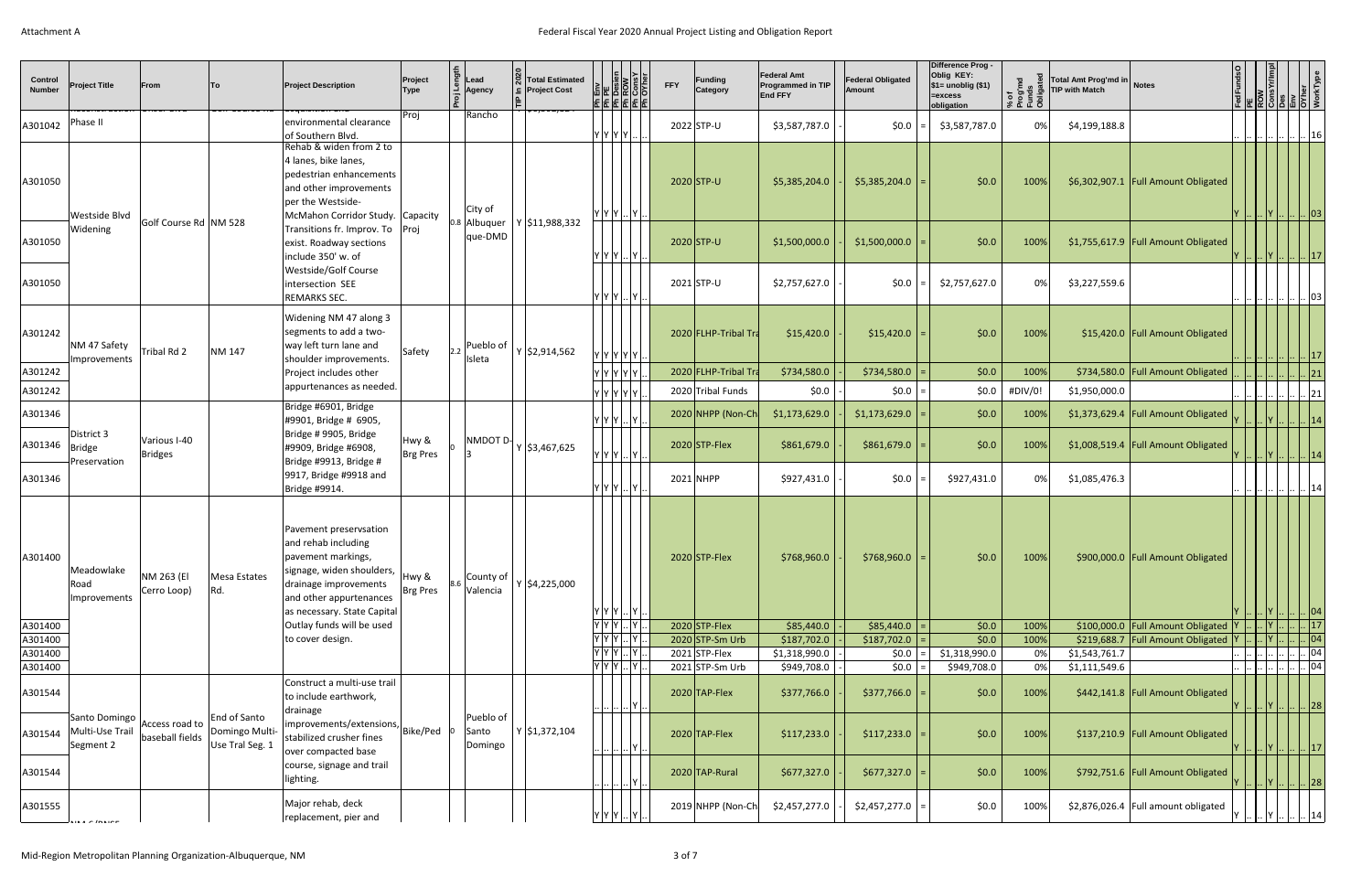|                          |                                                                                                                            |                                                      |    |                                                                                                                                                                                                                                                                                          |                        |                                 |                                               |                                                                                                                                                                                       |            |                      |                                                                  |                                           | Difference Prog -                                                              |                                          |                                                     |                                     |                                                                                                       |                                                                       |             |  |
|--------------------------|----------------------------------------------------------------------------------------------------------------------------|------------------------------------------------------|----|------------------------------------------------------------------------------------------------------------------------------------------------------------------------------------------------------------------------------------------------------------------------------------------|------------------------|---------------------------------|-----------------------------------------------|---------------------------------------------------------------------------------------------------------------------------------------------------------------------------------------|------------|----------------------|------------------------------------------------------------------|-------------------------------------------|--------------------------------------------------------------------------------|------------------------------------------|-----------------------------------------------------|-------------------------------------|-------------------------------------------------------------------------------------------------------|-----------------------------------------------------------------------|-------------|--|
| Control<br><b>Number</b> | <b>Project Title</b>                                                                                                       | From                                                 | To | <b>Project Description</b>                                                                                                                                                                                                                                                               | Project<br><b>Type</b> | Lead<br>Agency                  | <b>Total Estimated</b><br><b>Project Cost</b> | $\frac{ \overline{E} \overline{E}}{ \overline{E} \overline{B}}\frac{ \overline{E} \overline{B}}{ \overline{B} \overline{B}}}{ \overline{B} \overline{B} \overline{B}}$<br>EE[E E E E  | <b>FFY</b> | Funding<br>Category  | <b>Federal Amt</b><br><b>Programmed in TIP</b><br><b>End FFY</b> | <b>Federal Obligated</b><br><b>Amount</b> | Oblig KEY:<br>$\frac{1}{2}$ \$1= unoblig (\$1)<br>$ $ = $excess$<br>obligation | of<br>og'md<br>unds<br><b>ីខេត្ត ដ</b> ៏ | Total Amt Prog'md in Notes<br><b>TIP with Match</b> |                                     | $\frac{1}{2}$                                                                                         | r L<br>ROW<br>ConsYr/Imp<br>Dis Liny<br>O'Ner<br>WorkType<br>WorkType |             |  |
| A301555                  | <b>NM 6/BNSF</b><br>Railroad Bridge<br>Preservation                                                                        | NM 6 and<br>Bridge #7660                             |    | abutment repair and<br>beaing replacment on                                                                                                                                                                                                                                              | Hwy &<br>Brg Pres      | NMDOT D-                        | $Y$ \$3,940,063                               | $ \mathsf{Y} \mathsf{Y} \mathsf{Y} \mathsf{Y} \mathsf{I}$                                                                                                                             |            | $2019$ STP-Flex      | \$225,264.0                                                      | \$225,264.0                               | \$0.0                                                                          | 100%                                     |                                                     | \$263,651.7   Full amount obligated |                                                                                                       | 'Y      Y        14                                                   |             |  |
| A301555                  |                                                                                                                            |                                                      |    | NM6.BNSF Railroad Bridge<br>#7660. UNDERWAY                                                                                                                                                                                                                                              |                        |                                 |                                               | Y Y Y  Y                                                                                                                                                                              |            | $2020$ NHPP          | \$683,849.0                                                      | \$683,849.0                               | \$0.0                                                                          | 100%                                     |                                                     | \$800,385.0   Full Amount Obligated |                                                                                                       |                                                                       | Y        11 |  |
| A301782                  | Railroad<br>Crossing<br>Improv - Ortega Crossing<br>Rd and NMRX<br>RR (Crossing<br>013773E)                                | Ortega Road-<br>Railroad<br>#013773E,<br>Albuquerque |    | Construct new surface on<br>Ortega Rd between Edith Safety<br>and 2nd Street NE.                                                                                                                                                                                                         |                        | <b>NMDOT</b><br>Transit<br>Rail | \$165,000                                     | Y Y Y  Y                                                                                                                                                                              |            | 2020 Rail Xing Haz E | \$148,500.0                                                      | \$138,070.4                               | \$10,429.6                                                                     | 93%                                      |                                                     | \$165,000.0 Partial obligation      |                                                                                                       | ′            Y  22                                                    |             |  |
| A301783                  | Railroad<br>Crossing<br>Improv - 8th<br>Street<br>Albuquerque<br>land<br>NMRX/BNSF RR Albuquerque<br>(Crossing<br>019679L) | 8th Street -<br>Railroad<br>Crossing<br>#019679L,    |    | Construct new surface and<br>approaches. (8th Street<br>Between Aspen and<br>Haines Ave).                                                                                                                                                                                                | Safety                 | NMDOT<br>Transit<br>Rail        | \$150,000                                     | Y Y Y  Y                                                                                                                                                                              |            | 2020 Rail Xing Haz E | \$157,038.0                                                      | $$157,038.0$ =                            | \$0.0                                                                          | 100%                                     |                                                     | \$174,486.7 Full Amount Obligated   | $\vert$ Y $\vert$ $\vert$ $\vert$ $\vert$ $\vert$ Y $\vert$ 22 $\vert$                                |                                                                       |             |  |
| A301820                  | AMPA Wide<br>Joint TDM-<br><b>Travel Demand</b>                                                                            | <b>AMPA Wide</b>                                     |    | <b>Transportation Demand</b><br>Management Program to<br>increase alternative<br>modes of transportation<br>with activities including<br>public education,<br>outreach, promotions,<br>information and related<br>equipment and services.<br>Joint lead with ABQ-RIDE<br>in FY20 & FY21. | <b>TDM</b>             | Rio Metro<br>Transit<br>Dist    | \$1,275,749                                   | Y                                                                                                                                                                                     |            | 2020 CMAQ-Flex       | \$1,090,000.0                                                    | \$1,090,000.0                             | \$0.0                                                                          | 100%                                     |                                                     | \$1,275,749.0   Funds Transferred   |                                                                                                       | Y      Y        24                                                    |             |  |
| A301840                  | <b>CMP</b><br>Transportation<br>Analysis<br>Program                                                                        | AMPA Wide                                            |    | Collect travel time and<br>other data to assess the<br>performance of the<br>transportation network,<br>analyze congested<br>locations, identify projects<br>to address regional needs,<br>use data for project<br>prioritization.                                                       | <b>ITS-TSM</b>         | MRMPO                           | \$224,951                                     | $\frac{1}{2}$ $\frac{1}{2}$ $\frac{1}{2}$ $\frac{1}{2}$ $\frac{1}{2}$ $\frac{1}{2}$ $\frac{1}{2}$ $\frac{1}{2}$ $\frac{1}{2}$ $\frac{1}{2}$ $\frac{1}{2}$ $\frac{1}{2}$ $\frac{1}{2}$ |            | $2020$ STP-U         | \$192,198.0                                                      | $$192,198.0$ =                            | \$0.0\$                                                                        | 100%                                     |                                                     | \$224,950.8 Full Amount Obligated   | $ Y $ $     Y 18 $                                                                                    |                                                                       |             |  |
| A301861                  | AMPA Wide<br>Bike Share<br>Program                                                                                         | Various<br>Locations                                 |    | Replace existing and<br>install new bike share<br>stations, including<br>bicycles, signs, kiosks, fare $\vert$ Bike/Ped $\vert$ <sup>0</sup><br>$ $ payment, communications $ $<br>and other bike share-<br>related appurtenances<br>and technologies.                                   |                        | Rio Metro<br>Transit<br>Dist    | \$1,257,335                                   |                                                                                                                                                                                       |            | $2020$ TAP-Lg Urb    | \$563,200.0                                                      | $$563,200.0$ =                            | \$0.0\$                                                                        | 100%                                     |                                                     | \$659,176.0   Full Amount Obligated |                                                                                                       | $\left        Y            28 \right $                                |             |  |
| A301930                  |                                                                                                                            |                                                      |    | Various multimodal<br>transportation projects &                                                                                                                                                                                                                                          |                        |                                 |                                               | $\lfloor \cdot \cdot \rfloor$ $\lfloor \cdot \cdot \rfloor$ $\lfloor \mathsf{Y} \rfloor$                                                                                              |            | 2019 FLHP-Tribal Tra | \$447,700.0                                                      | $$447,700.0$ =                            | \$0.0                                                                          | 100%                                     |                                                     | \$447,700.0 Full Amount Obligated   | $\left  \dots \left  \dots \left  \dots \right  \dots \right  \dots \left  \text{OS} \right  \right $ |                                                                       |             |  |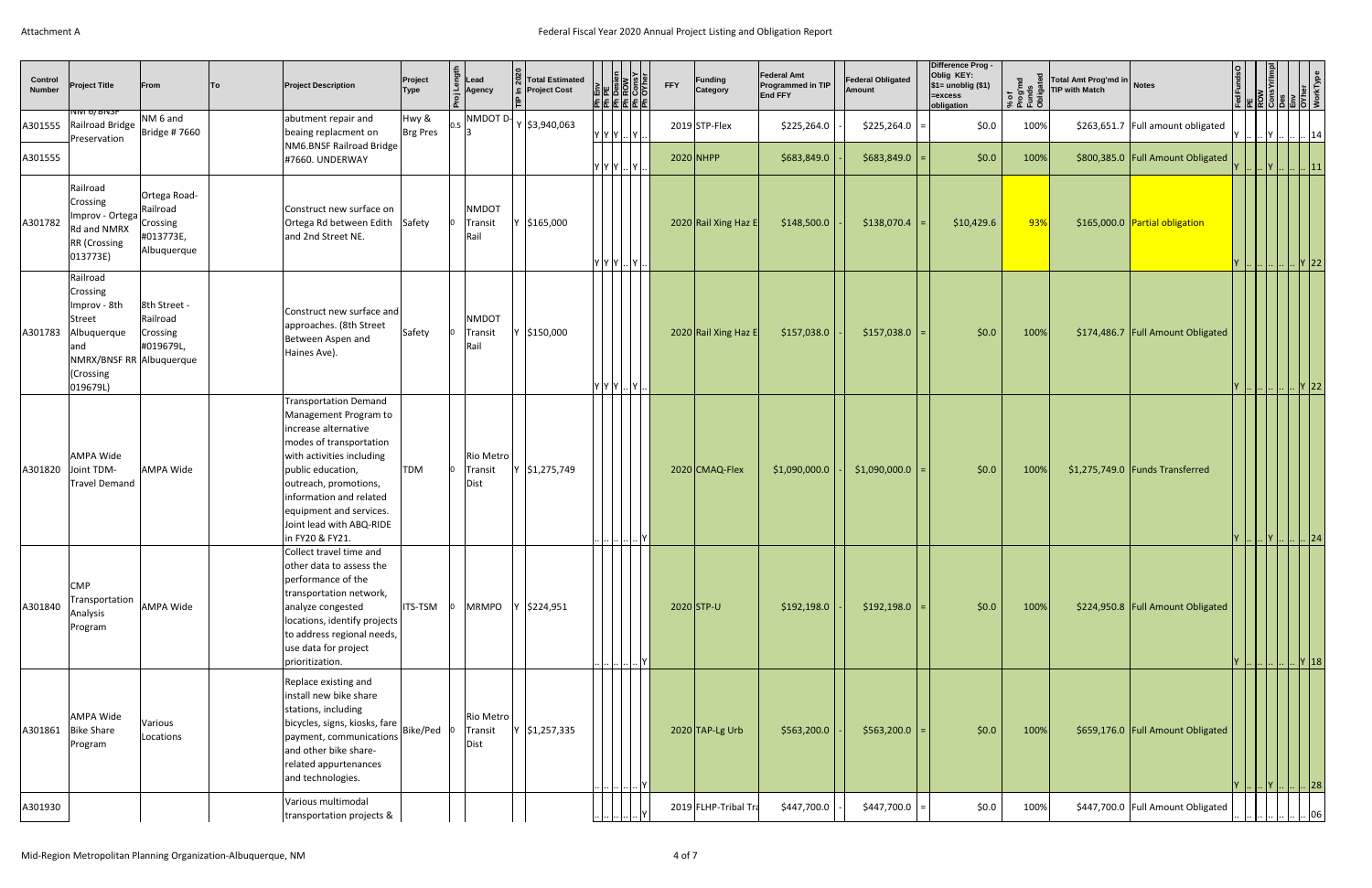| <b>Control</b><br><b>Number</b> | <b>Project Title</b>                                                 | From                                                                        | ∣To                              | <b>Project Description</b>                                                                      | Project<br>Type   | $\zeta$   Lead<br>Agency      | <b>Total Estimated</b><br>$\subseteq$ Project Cost | $\frac{ \overline{E} \overline{E}}{ \overline{E} \overline{B}}\frac{ \overline{E} \overline{B}}{ \overline{E} \overline{B}}}{ \overline{E} \overline{B} \overline{B}}$ |         | <b>FFY</b> | <b>Funding</b><br>Category | <b>Federal Amt</b><br><b>Programmed in TIP</b><br><b>End FFY</b> | <b>Federal Obligated</b><br>Amount | Difference Prog -<br>Oblig KEY:<br>$\frac{1}{2}$ \$1= unoblig (\$1)<br>=excess<br>obligation | of<br>og'md<br>unds<br>ூ | Total Amt Prog'md in Notes<br><b>TIP with Match</b> |                                       |                                                                        |  | ROW<br>ConsYr/Imp<br>Des<br>O'Vher<br>O'Ver<br>WorkType                                 |
|---------------------------------|----------------------------------------------------------------------|-----------------------------------------------------------------------------|----------------------------------|-------------------------------------------------------------------------------------------------|-------------------|-------------------------------|----------------------------------------------------|------------------------------------------------------------------------------------------------------------------------------------------------------------------------|---------|------------|----------------------------|------------------------------------------------------------------|------------------------------------|----------------------------------------------------------------------------------------------|--------------------------|-----------------------------------------------------|---------------------------------------|------------------------------------------------------------------------|--|-----------------------------------------------------------------------------------------|
| A301930                         | TTP- Pueblo de<br>Cochiti                                            |                                                                             |                                  | activities. For project<br>specific information                                                 | Hwy &<br>Brg Pres | Pueblo of<br>Cochiti          | $Y$ \$2,243,872                                    | $\cdot$ $\left  \ldots \right  \ldots \left  \ldots \right $ $\mid$ $\mid$ $\mid$                                                                                      |         |            | 2020 FLHP-Tribal Tra       | \$492,470.0                                                      | $$492,470.0$ =                     | \$0.0                                                                                        | 100%                     |                                                     | \$492,470.0   Full Amount Obligated   |                                                                        |  | $\cdot \cdot 06$                                                                        |
| A301930                         |                                                                      |                                                                             |                                  | contact the tribal<br>government office.                                                        |                   |                               |                                                    | .       Y                                                                                                                                                              |         |            | 2021 FLHP-Tribal Tra       | \$541,717.0                                                      | $ 50.0 $ =                         | \$541,717.0                                                                                  | 0%                       | \$541,717.0                                         |                                       |                                                                        |  | 06                                                                                      |
| A301940                         |                                                                      |                                                                             |                                  | Various multimodal<br>transportation projects &                                                 |                   |                               |                                                    | <u>            Y</u>                                                                                                                                                   |         |            | 2019 FLHP-Tribal Tra       | \$1,298,235.0                                                    | $$1,298,235.0$ =                   | \$0.0                                                                                        | 100%                     |                                                     | \$1,298,235.0   Full Amount Obligated |                                                                        |  | $\frac{ \cdots \cdots \cdots \cdots }{ \cdots }$ $ 06$                                  |
| A301940                         | TTP-Pueblo of<br>Isleta                                              |                                                                             |                                  | activities. For project<br>specific information                                                 | Hwy &<br>Brg Pres | Pueblo of<br>Isleta           | Y 54,728,445                                       | $\cdot$   $\cdot$   $\cdot$   $\cdot$   $\cdot$   $\cdot$   $\cdot$                                                                                                    |         |            | 2020 FLHP-Tribal Tra       | \$1,298,235.0                                                    | $$1,298,235.0$ =                   | \$0.0                                                                                        | 100%                     |                                                     | \$1,298,235.0   Full Amount Obligated |                                                                        |  | $\, . \, 06$                                                                            |
| A301940                         |                                                                      |                                                                             |                                  | contact the tribal<br>government office.                                                        |                   |                               |                                                    | .                                                                                                                                                                      |         |            | 2021 FLHP-Tribal Tra       | \$1,298,235.0                                                    | \$0.0                              | \$1,298,235.0                                                                                | 0%                       | \$1,298,235.0                                       |                                       |                                                                        |  | 06                                                                                      |
| A301960                         |                                                                      |                                                                             |                                  | Various multimodal<br>transportation projects &                                                 |                   |                               |                                                    | $\frac{1}{2}$ . $\left  \ldots \right $ . $\left  \ldots \right $ . $\left  \mathsf{Y} \right $                                                                        |         |            | 2019 FLHP-Tribal Tra       | \$719,965.0                                                      | $$719,965.0$ =                     | \$0.0                                                                                        | 100%                     |                                                     | \$719,965.0 Full Amount Obligated     |                                                                        |  | $\vert$  06                                                                             |
| A301960                         | TTP-Pueblo of<br>San Felipe                                          |                                                                             |                                  | activities. For project<br>specific information                                                 | Hwy &<br>Brg Pres | Pueblo of<br>San Felipe       | $Y$ \$4,319,790                                    | <u>         .</u> .      Y <sub>.</sub>                                                                                                                                |         |            | 2020 FLHP-Tribal Tra       | \$719,965.0                                                      | \$719,965.0                        | \$0.0                                                                                        | 100%                     |                                                     | \$719,965.0 Full Amount Obligated     |                                                                        |  | 06                                                                                      |
| A301960                         |                                                                      |                                                                             |                                  | contact the tribal<br>government office.                                                        |                   |                               |                                                    |                                                                                                                                                                        |         |            | 2021 FLHP-Tribal Tra       | \$719,965.0                                                      | $ 50.0 $ =                         | \$719,965.0                                                                                  | 0%                       | \$719,965.0                                         |                                       |                                                                        |  | 06                                                                                      |
| A301970                         |                                                                      |                                                                             |                                  | Various multimodal<br>transportation projects &                                                 |                   |                               |                                                    | <u>            Y</u>                                                                                                                                                   |         |            | 2019 FLHP-Tribal Tra       | \$269,474.0                                                      | $$269,474.0$ =                     | \$0.0                                                                                        | 100%                     |                                                     | \$269,474.0   Full Amount Obligated   |                                                                        |  | $\left  \dots \right  \dots   06$                                                       |
| A301970                         | TTP-Pueblo of<br>Sandia                                              |                                                                             |                                  | activities. For project<br>specific information                                                 | Hwy &<br>Brg Pres | Pueblo of<br>Sandia           | $Y$ \$1,616,844                                    | ۱۲∣… …  <u>… </u> …                                                                                                                                                    |         |            | 2020 FLHP-Tribal Tra       | \$269,474.0                                                      | \$269,474.0                        | \$0.0                                                                                        | 100%                     |                                                     | \$269,474.0 Full Amount Obligated     |                                                                        |  | 1.4.06                                                                                  |
| A301970                         |                                                                      |                                                                             |                                  | contact the tribal<br>government office.                                                        |                   |                               |                                                    |                                                                                                                                                                        |         |            | 2021 FLHP-Tribal Tra       | \$269,474.0                                                      | $ 50.0 $ =                         | \$269,474.0                                                                                  | 0%                       | \$269,474.0                                         |                                       |                                                                        |  | $\vert$ 06                                                                              |
| A301990                         |                                                                      |                                                                             |                                  | Various multimodal<br>transportation projects &                                                 |                   |                               |                                                    | $\frac{1}{\sqrt{2}}$                                                                                                                                                   |         |            | 2019 FLHP-Tribal Tra       | \$735,496.0                                                      | $$735,496.0$ =                     | \$0.0                                                                                        | 100%                     |                                                     | \$735,496.0 Full Amount Obligated     |                                                                        |  | .        06                                                                             |
| A301990                         | TTP-Pueblo of<br>Santo Domingo                                       |                                                                             |                                  | activities. For project<br>specific information                                                 | Hwy &<br>Brg Pres | Pueblo of<br>Santo<br>Domingo | $Y$ \$4,242,478                                    | $\left  \dots \right  \dots \left  \dots \right $ $\left  \dots \right $ $\left  \dots \right $ $\left  \dots \right $                                                 |         |            | 2020 FLHP-Tribal Tra       | \$735,496.0                                                      | $$735,496.0$ =                     | \$0.0                                                                                        | 100%                     |                                                     | \$735,496.0   Full Amount Obligated   | $\ \cdots\ _{\cdots}\ \cdots\ _{\cdots}\ \cdots\ \cdots\ _{\cdots}$ 06 |  |                                                                                         |
| A301990                         |                                                                      |                                                                             |                                  | contact the tribal<br>government office.                                                        |                   |                               |                                                    | $\frac{1}{2}$ $\frac{1}{2}$ $\frac{1}{2}$ $\frac{1}{2}$                                                                                                                |         |            | 2021 FLHP-Tribal Tra       | \$735,496.0                                                      | $ 50.0 $ =                         | \$735,496.0                                                                                  | 0%                       | \$735,496.0                                         |                                       |                                                                        |  | $\cdot$   $\cdots$   $\cdots$   $\cdots$   $\cdots$   $\cdots$   $\cdots$   06 $\cdots$ |
| A302071                         | Sandia Trail<br>Improvements                                         | Sandia<br>Mountains<br>Cibola National<br>Forest, Sandia<br>Ranger District |                                  | Trail maintenance and<br>improvements on trails in  Bike/Ped   0<br>the Sandia Ranger District. |                   | <b>US Forest</b><br>Service   | \$221,497                                          |                                                                                                                                                                        | .  T  T |            | 2020 Rec. Trails Prog      | \$189,247.0                                                      | $ $189,247.0 =$                    | \$0.0                                                                                        | 100%                     |                                                     | \$221,497.0 Full Amount Obligated     | Y            Y  44                                                     |  |                                                                                         |
| A302161                         | I-25 FDR Phase                                                       | MP 195.25                                                                   | I-25 MP 198.7                    | Highway preservation -<br>full depth reclamation.<br><b>DESIGN COMPLETED</b>                    | Hwy &<br>Brg Pres | NMDOT D <sub>1</sub>          | \$6,821,330                                        | $ Y Y Y $ $ Y $                                                                                                                                                        |         |            | 2020 STP-Sm Urb (N         | \$5,828,144.0                                                    | $$5,828,144.0$ =                   | \$0.0                                                                                        | 100%                     |                                                     | \$6,821,329.4   Full Amount Obligated | Y      Y        06                                                     |  |                                                                                         |
| A302190                         | ITS-District 3<br>Deployment of Other State<br>ITS (FFY 2020)   Hwys | 1-25 & 1-40 &                                                               | AMPA Wide                        | mplement ITS<br>Improvements in<br>conformance to the<br>Regional ITS Architecture.             | <b>ITS-TSM</b>    | NMDOT D <sub>1</sub>          | \$2,000,000                                        | Y  Y  Y  Y  Y                                                                                                                                                          |         |            | $2020$ NHPP                | \$2,028,863.0                                                    | $$2,028,863.0$ =                   | \$0.0                                                                                        | 100%                     |                                                     | \$2,374,605.5   Full Amount Obligated | Y            Y  24                                                     |  |                                                                                         |
| A302230                         |                                                                      |                                                                             |                                  | Design and construct multi-<br>use trail along NM6                                              |                   |                               |                                                    | Y Y Y  Y                                                                                                                                                               |         |            | $2020$ TAP-Flex            | \$187,968.0                                                      | $$187,968.0$ =                     | \$0.0                                                                                        | 100%                     |                                                     | \$220,000.0   Full Amount Obligated   |                                                                        |  | Y      15                                                                               |
| A302230                         | Sun Ranch and<br>Jubilee Multi-<br>Use Trail                         | Jubilee                                                                     | Sun Ranch<br><b>Village Road</b> | between Sun Ranch<br>Village Road & Jubilee<br>Blvd. to include signage,                        | Bike/Ped 0        | Village of<br>Los Lunas       | $Y$ \$1,010,000                                    | $ {\mathsf Y}\, {\mathsf Y}\, {\mathsf Y}\, \, {\mathsf Y}\, $                                                                                                         |         |            | 2021 TAP-Sm Urb            | \$589,536.0                                                      | \$0.0                              | \$589,536.0                                                                                  | 0%                       | \$690,000.0                                         |                                       |                                                                        |  | $\therefore$ 28                                                                         |
| A302230                         |                                                                      |                                                                             |                                  | striping, drainage,<br>landscaping & lighting.                                                  |                   |                               |                                                    | $ {\mathsf Y}\, {\mathsf Y}\, {\mathsf Y}\, \, {\mathsf Y}\, $                                                                                                         |         |            | 2021 TAP-Sm Urb            | \$85,440.0                                                       | $ 50.0 $ =                         | \$85,440.0                                                                                   | 0%                       | \$100,000.0                                         |                                       |                                                                        |  | $\left  \ldots \right  \ldots \left  \ldots \right  \ldots$ [17]                        |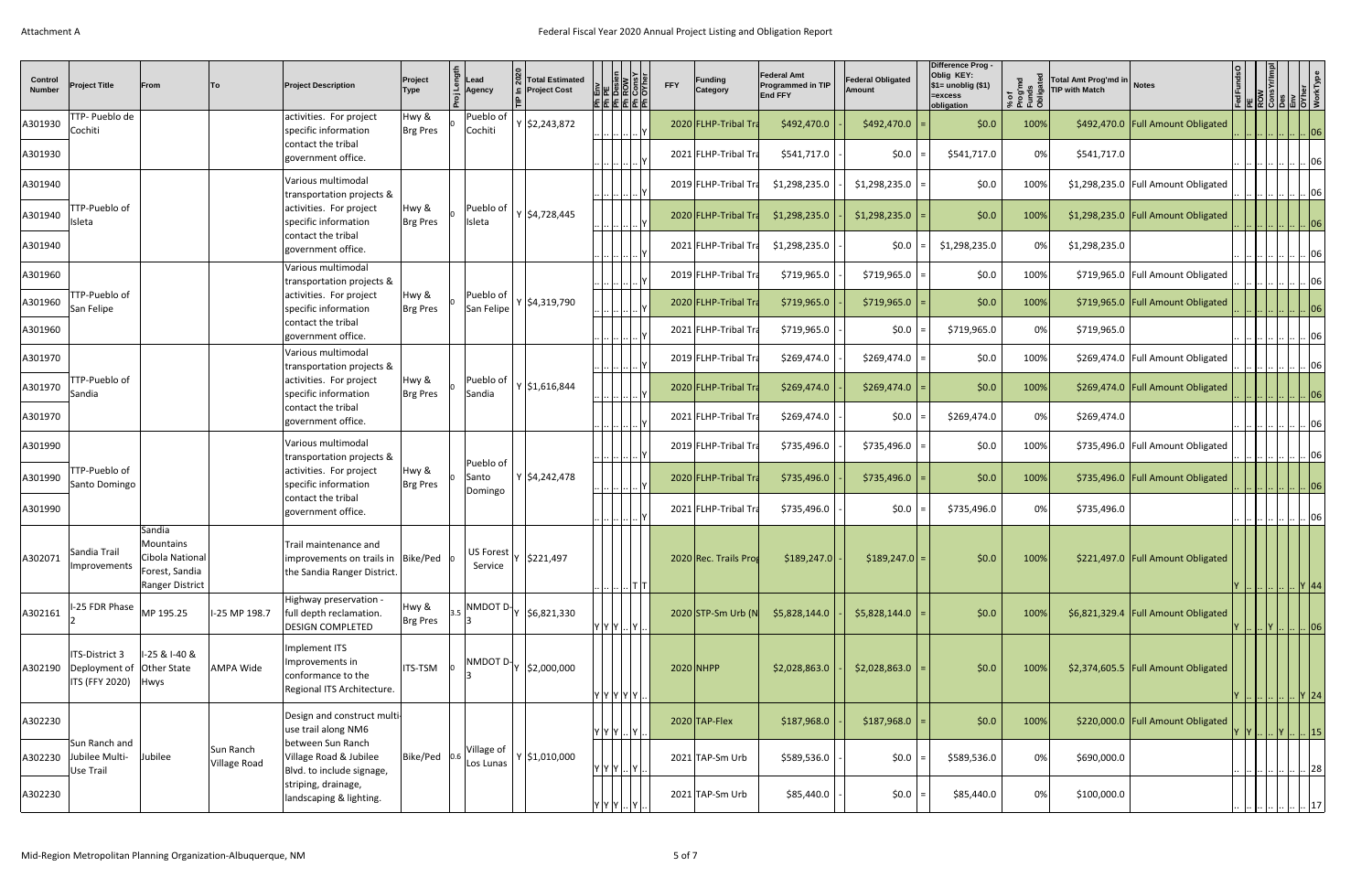| Control<br><b>Number</b> | <b>Project Title</b>                                            | From                                                    | To                             | <b>Project Description</b>                                                                                                                                                         | Project<br><b>Type</b> | Lead<br>Agency                         | <b>Total Estimated</b><br><b>Project Cost</b> | $\begin{array}{ l }\n\hline\n\text{E} & \text{Row} \\ \hline\n\text{Poisson} & \text{Row} \\ \hline\n\text{Dosion} & \text{Cow} \\ \hline\n\text{ComsV} & \text{Dow} \\ \hline\n\end{array}$<br><u>]a a a a a</u> | <b>FFY</b> | <b>Funding</b><br>Category      | <b>Federal Amt</b><br>Programmed in TIP<br><b>End FFY</b> | <b>Federal Obligated</b><br><b>Amount</b> | Difference Prog -<br>Oblig KEY:<br>$\frac{1}{2}$ \$1= unoblig (\$1)<br>=excess<br>obligation | of<br>og'md<br>inds<br>\$E3 | Total Amt Prog'md in Notes<br><b>TIP with Match</b><br><u>୍ର</u> |                                                 |  | <b>FedFunds<br/> ROW<br/> CONSYV/IM<br/> CONSYV/IM<br/> COYMET DO VERTYPE</b> |
|--------------------------|-----------------------------------------------------------------|---------------------------------------------------------|--------------------------------|------------------------------------------------------------------------------------------------------------------------------------------------------------------------------------|------------------------|----------------------------------------|-----------------------------------------------|-------------------------------------------------------------------------------------------------------------------------------------------------------------------------------------------------------------------|------------|---------------------------------|-----------------------------------------------------------|-------------------------------------------|----------------------------------------------------------------------------------------------|-----------------------------|------------------------------------------------------------------|-------------------------------------------------|--|-------------------------------------------------------------------------------|
| TA00064                  | ABQ Ride - Bus<br>Stop Facilities<br>Improvements               | ABQ Ride<br>System Wide                                 |                                | Rehabilitate, upgrade<br>and/or construct bus stop<br>infrastructure including<br>access, paving, signage,<br>lighting, shelters and<br>other amenities &<br>associated equipment. | Transit                | City of<br>Albuquer<br>que-ABQ<br>Ride | \$625,000                                     | Y  Y  Y  Y  Y  Y                                                                                                                                                                                                  |            | 2020 FTA 5307 (Urb              | \$500,000.0                                               | $$500,000.0$ =                            |                                                                                              | \$0.0<br>100%               |                                                                  | \$625,000.0 Full Amount Obligated               |  | $\left\  \ \left[ \ \right] \ \left[ \ \right] \ \left[ 23\ \right] \right\ $ |
| TA00122                  | ABQ Ride -<br>Transit Security ABQ Ride<br>Equipment<br>Upgrade | System Wide                                             |                                | Acquisition & installation<br>of security related<br>equipment.                                                                                                                    | Transit                | City of<br>Albuquer<br>que-ABQ<br>Ride | \$135,000                                     |                                                                                                                                                                                                                   |            | 2020 FTA 5307 (Urb              | \$108,000.0                                               | \$108,000.0                               |                                                                                              | \$0.0<br>100%               |                                                                  | \$135,000.0   Full Amount Obligated             |  | .            23                                                               |
| TA00143                  | ABQ Ride -<br>Transit Facility<br>Rehabilitation                | ABQ Ride<br>System Wide                                 |                                | Rehabilitate & Remodel<br>Transit Facilities.                                                                                                                                      | Transit                | City of<br>Albuquer<br>que-ABQ<br>Ride | \$1,250,000                                   | Y Y Y  Y                                                                                                                                                                                                          |            | 2020 FTA 5307 (Urb              | \$1,000,000.0                                             | $$1,000,000.0$ =                          |                                                                                              | \$0.0<br>100%               |                                                                  | \$1,250,000.0   Full Amount Obligated           |  | 23                                                                            |
| TA00269                  |                                                                 |                                                         |                                | Capital maintenance of<br>equipment and capital                                                                                                                                    |                        |                                        |                                               | $\ldots   \ldots   \ldots   \ldots   \mathsf{Y}$                                                                                                                                                                  |            |                                 | 2020 FTA 5307 (Urb \$9,798,323.00                         | $$9,798,323.00$ =                         |                                                                                              | \$0.0<br>100%               |                                                                  | \$11,533,362.0   Full Amount Obligated          |  | .            23                                                               |
| TA00269                  | Commuter Rail                                                   | Maint of Eqiup   NMRRX Service                          |                                | maintenance of way (track<br>improvements, etc.)                                                                                                                                   |                        | Rio Metro                              |                                               |                                                                                                                                                                                                                   |            | 2020 FTA 5337                   | \$8,846,223.00                                            | \$8,846,223.00                            |                                                                                              | \$0.0<br>100%               |                                                                  | \$11,422,140.0   Full Amount Obligated          |  | <u>             23  </u>                                                      |
| TA00269                  | & Way &<br>Transit Oper                                         | Area                                                    |                                | including 1% for security,<br>transit operations and                                                                                                                               | Transit                | <b>NMRRX</b>                           | $Y$ \$23,492,502                              | $\cdot \cdot$ $\cdot \cdot \cdot$ $\cdot \cdot$ $\cdot \cdot$ $\cdot \cdot$ $\cdot$                                                                                                                               |            | 2020 Local Gov. Trar            | \$0.0\$                                                   | $$0.0$ =                                  |                                                                                              | \$0.0\$<br>#DIV/0!          | \$26,850.0                                                       |                                                 |  | 23                                                                            |
| TA00269                  |                                                                 |                                                         |                                | <b>Positive Train Control</b><br>(PTC) debt service.                                                                                                                               |                        |                                        |                                               |                                                                                                                                                                                                                   |            | 2020 Local Gov. Trar            | \$0.0\$                                                   | $$0.0$ =                                  |                                                                                              | \$0.0<br>#DIV/0!            | \$510,150.0                                                      |                                                 |  | .  23                                                                         |
|                          | TA00316 Rio Metro - Los<br>Lunas Small                          | Rio Metro                                               | Los Lunas Small<br>Urban       | Capital, operating &<br>administrative funds for                                                                                                                                   |                        | Rio Metro                              |                                               | $\frac{1}{2}$ $\frac{1}{2}$ $\frac{1}{2}$ $\frac{1}{2}$                                                                                                                                                           |            |                                 | $2020$ FTA 5307 (Sm $\frac{1}{2}$ 795,116.00              | $ $ \$ 795,116.00 $ $ =                   |                                                                                              | \$0.0\$<br>$100\%$          |                                                                  | $$1,589,962.0$ Full Amount Obligated            |  | <u>            23  </u>                                                       |
| TA00316                  | Urban Transit<br>Services (FY<br>2019 Alloc)                    | Regional<br><b>Tranist District</b>                     | Area/Valencia<br>Co.           | bus and rail services for<br>the Los Lunas Small Urban<br>Area.                                                                                                                    | Transit                | Transit<br>Dist                        | $Y$ \$1,707,611                               |                                                                                                                                                                                                                   |            | 2020 FTA 5339 (Sm $\frac{1}{5}$ | 84,096.00                                                 | $84,096.00$ =<br>S.                       |                                                                                              | \$0.0<br>100%               |                                                                  | $$117,648.8$ Full Amount Obligated              |  | <u>        23  </u>                                                           |
| TA00351                  |                                                                 |                                                         |                                | Planning, engineering,                                                                                                                                                             |                        |                                        |                                               | Y Y Y Y Y Y                                                                                                                                                                                                       |            | 2019 CMAQ-Flex                  | \$3,194,107.0                                             | $$3,194,107.0$ =                          |                                                                                              | \$0.0<br>100%               | \$3,738,421.0                                                    | <b>Funds Transferred to</b><br>FTA 10/01/2018   |  | Y        23                                                                   |
| TA00351                  |                                                                 | Unser Blvd &                                            | Louisiana,                     | ROW, utilities, vehicle<br>acquisitions, multi-modal                                                                                                                               |                        | City of                                |                                               | Y Y Y Y Y Y                                                                                                                                                                                                       |            | $2019$ STP-U                    | \$3,000,000.0                                             | $$3,000,000.0$ =                          |                                                                                              | \$0.0<br>100%               | \$3,511,235.9                                                    | Funds Transferred to<br>FTA January 2019        |  | $\left   \right $ 23                                                          |
| TA00351                  | Central Ave<br>BRT - Phase IB                                   | <b>SW Transit</b><br>Center                             | Uptown and<br>Tramway          | improvements, operations Transit<br>& construction with other                                                                                                                      |                        | Albuquer<br>que-ABQ                    | Y \$123,766,934                               | Y  Y  Y  Y  Y  Y                                                                                                                                                                                                  |            | 2020 CMAQ-Flex                  | \$3,643,326.0                                             | \$3,643,326.0                             |                                                                                              | \$0.0\$<br>100%             | \$4,264,192.3                                                    | <b>Funds Transferred to</b><br>FTA January 2020 |  | $\cdot \cdot \cdot$ 23'                                                       |
| TA00351                  |                                                                 |                                                         | segments                       | appurtenances as<br>necessary. COMPLETED                                                                                                                                           |                        | Ride                                   |                                               | Y Y Y Y Y Y                                                                                                                                                                                                       |            | 2021 CMAQ-Flex                  | \$3,610,326.0                                             | $ 50.0 $ =                                | \$3,610,326.0                                                                                | 0%                          | \$4,225,568.7                                                    |                                                 |  | $\left                    23 \right $                                         |
| TA00351                  |                                                                 |                                                         |                                |                                                                                                                                                                                    |                        |                                        |                                               | Y Y Y Y Y Y                                                                                                                                                                                                       |            | 2021 STP-U                      | \$378,656.0                                               | $ 50.0 $ =                                | \$378,656.0                                                                                  | 0%                          | \$443,183.5                                                      |                                                 |  | $\left \right $ $\left \right $ $\left \right $ $\left 23\right $             |
| TA00380                  | ABQ Ride -<br>Transit<br>Enhancements                           | ABQ Ride<br>Service Area                                |                                | Construct bus shelters,<br>landscaping, bike/ped<br> access, signage, public art,  <br>and other enhancements.                                                                     | Transit                | City of<br>Albuquer<br>que-ABQ<br>Ride | \$135,000                                     | $\mathsf{I}\mathsf{Y} \mathsf{Y} \mathsf{I}\mathsf{Y} \mathsf{I}$                                                                                                                                                 |            | 2020 FTA 5307 (Urb              | \$108,000.0                                               | $$108,000.0$ =                            |                                                                                              | \$0.0<br>100%               |                                                                  | \$135,000.0 Full Amount Obligated               |  | .            23                                                               |
| TA00400                  | Rio Metro<br>Transit 5311<br>Funding                            | <b>Rio Metro</b><br>Regioanl<br><b>Transit District</b> | outside ABQ&<br>Los Lunas UZAs | Capital, operating and<br>administrative funds for<br>bus service in rural areas.                                                                                                  | Transit                | Rio Metro<br>Transit<br>Dist           | Y \$1,779,366                                 |                                                                                                                                                                                                                   |            |                                 | 2020 A 5311 Operati \$ 829,768.50                         | $\vert$ \$ 829,768.50 =                   |                                                                                              | \$0.0<br>100%               |                                                                  | $$1,689,150.0$ Full Amount Obligated            |  |                                                                               |